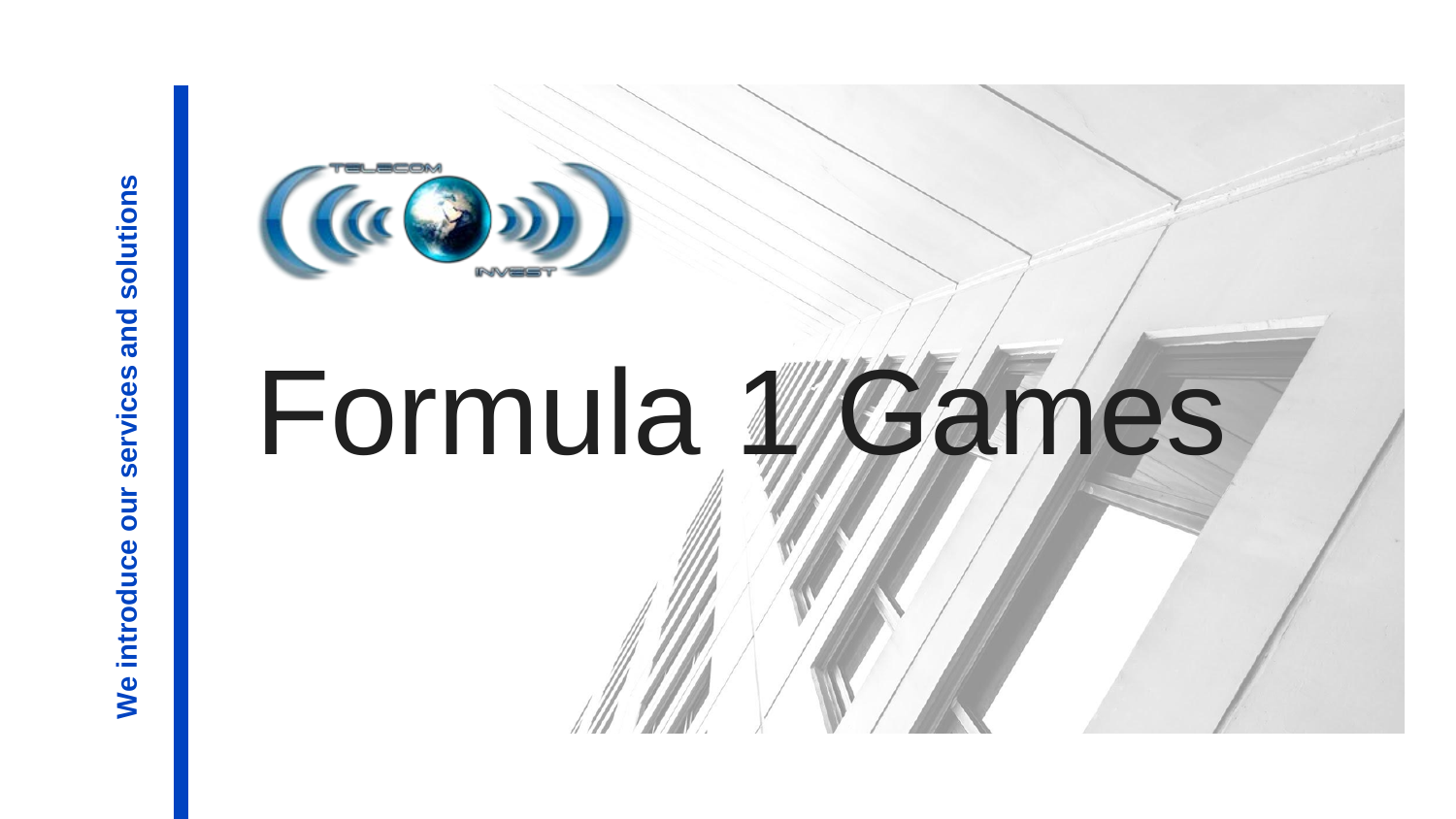## "

Baku is the capital and largest city of Azerbaijan, as well as the largest city on the Caspian Sea and whole Caucasus

region. The Republic of Azerbaijan constructed Athletes Village, located in the Nizami district, in Baku, involving 13

buildings, 16 different types of apartments with three or four bedrooms. Formula 1 is the highest class of single-seater

auto racing competition. Many countries held the F1 grand prix and each of them has special circuit and pit lane for the

high class event. Azerbaijan Grand Prix is a Formula 1 motor race which has been held for the first time in 2017.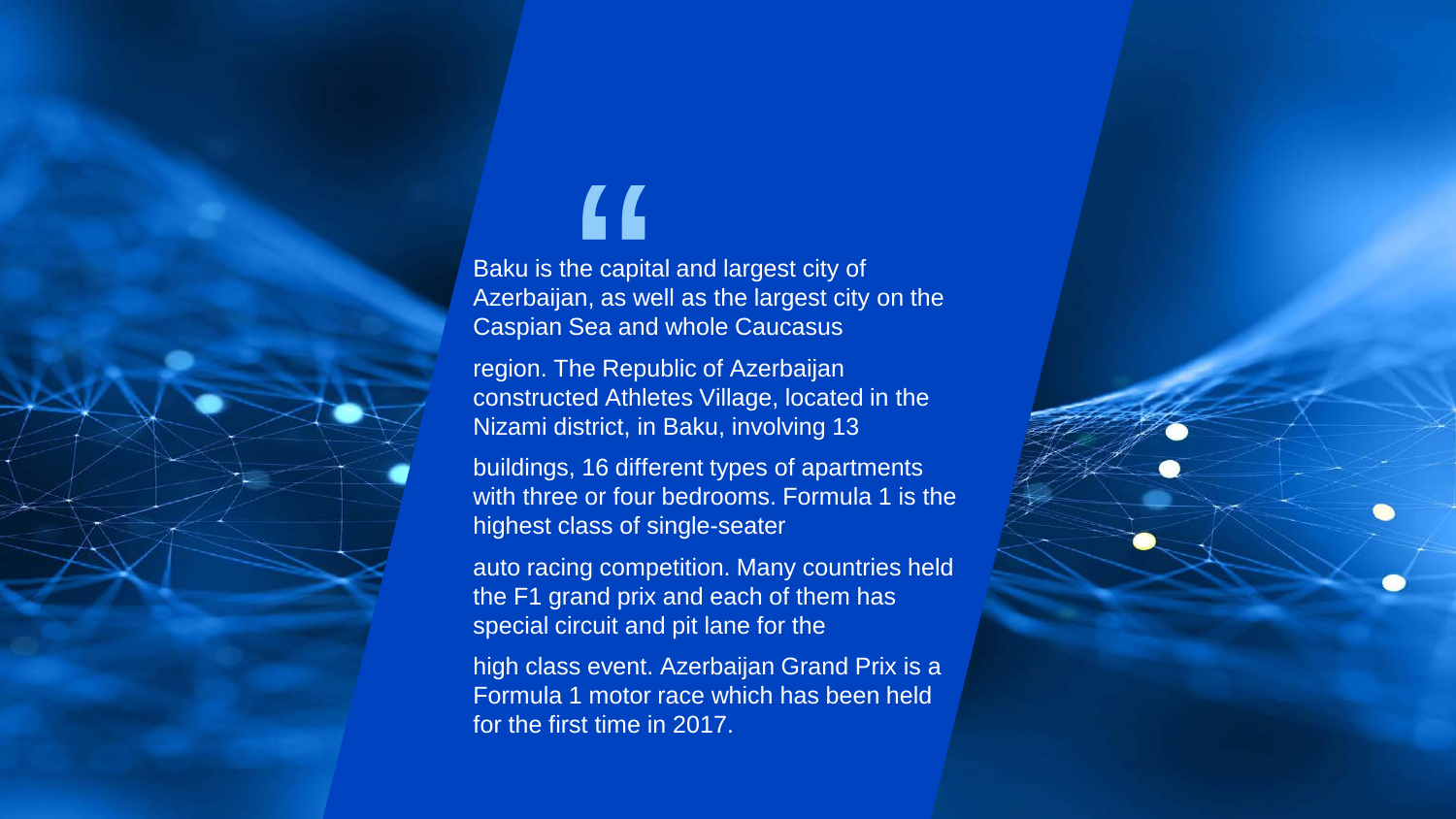

### F1 Azerbaijan Grand Prix Games

Telecom Invest provided the F1 Azerbaijan Grand Prix Games with Motorola Solutions products and services. Simultaneously, Training the people in need of Motorola Solutions equipment and the way of using the high technologies also was carried out by Telecom Invest .

As a partner of Motorola Solutions, during the F1 Azerbaijan Grand Prix Games, we provided them with the high level of services, Tetra radios and accessories. Telecom Invest as a radio communications supplier delivered a variety of services to F1 Azerbaijan Grand Prix Games, the media and all other accredited individuals.

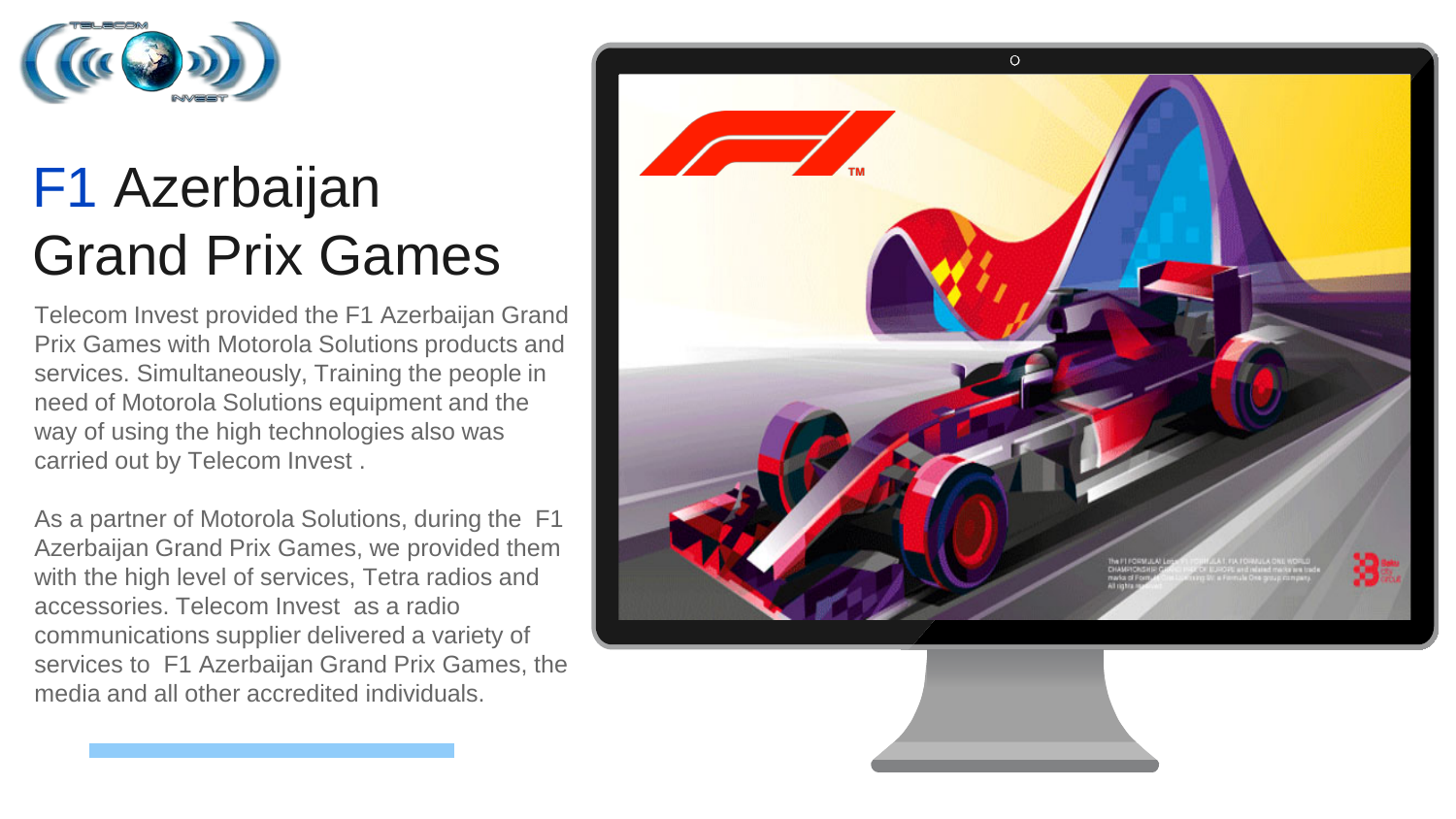

### Technology that we use

As a partner of Motorola Solutions, during the F1 Azerbaijan Grand Prix Games we provided them with the high level of services, Tetra radios and accessories. We provide F1 Azerbaijan Grand Prix Games with programing the terminals, logistics, radio distribution and stakeholder management. We just provided with only TETRA Radios and TETRA (Motorola Solutions) servers for F1 Azerbaijan Grand Prix Games. Before the game start we train our users and add the asset management function.

#### **Service Provide**

More than 2500 TETRA radios provided by Telecom Invest

#### **Asses and Training**

User training services and asset management function

#### **Logistic & Terminals**

Programing the terminals, logistics, radio distribution and stakeholder management